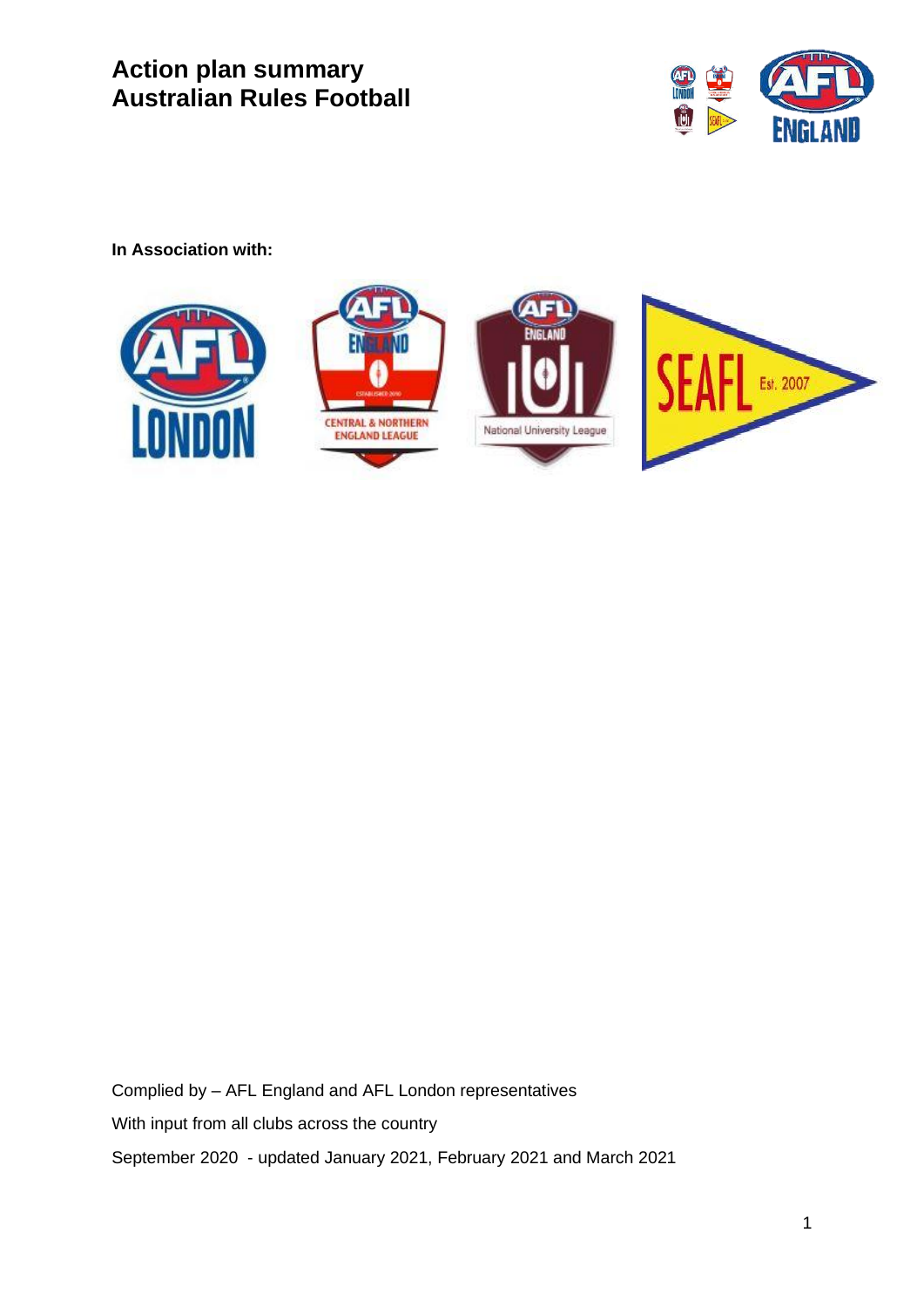

#### **Contents:**

- 1. Introduction
- 2. Phased return to play
	- a. Government level analysis
	- b. Timetable
- 3. Leagues in place
- 4. National teams covered
- 5. Assessment of transmission risk
	- a. Droplet transmission
	- b. Fomite transmission
	- c. Population
	- d. Environment
	- e. Mitigation of risk
- 6. Pre-attendance symptom check
	- a. Test and trace
	- b. Rule adaptions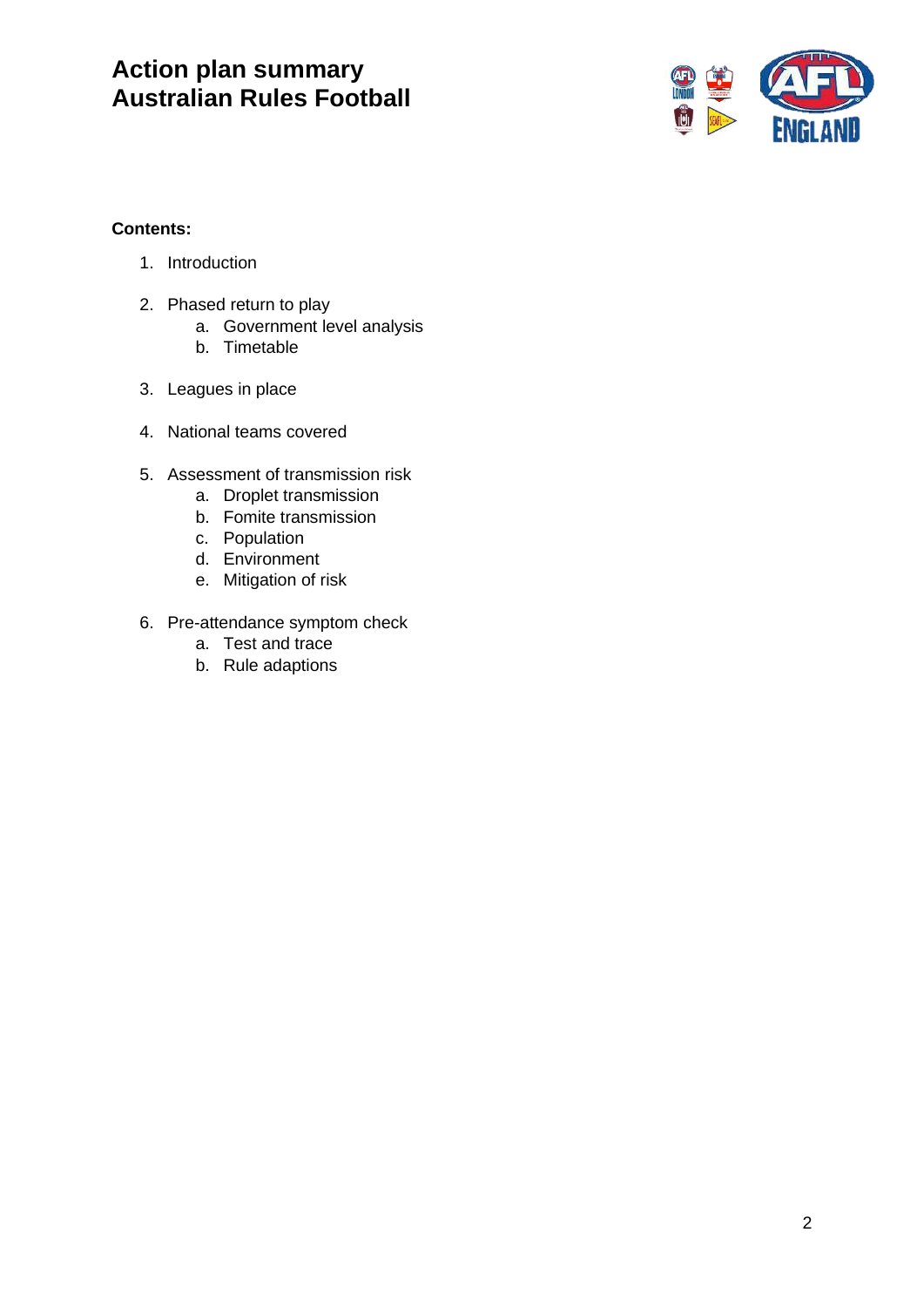

### **Introduction**

This document is a summary of the Australian Rules Football (AFL) action plan aligned to the return to recreational team sport framework which was submitted to the DCMS for approval on 9 September.

That framework required all team sports to produce an action plan outlining a safe return to play an associated game guidance the AFLs action plan and game guidance. Given the huge challenges faced by government because of the global pandemic we are grateful to the staff of the DCMS for the response time taking all the can circumstances into account.

The purpose of this action plan and guide is to provide the necessary mitigations to enable the safe return of AFL in England within a team sports environment as part of the easing of social restrictions from July 4 2020 onwards.

Most of the AFL activities take place in the summer. The start of the main summer season coincided with the beginning of lockdown. With the season traditionally running until August as a nation we have decided to forego all league activities for the year and concentrate on getting ready for 2021.

The action plan summary outlined in this document is designed to minimise the COVID-19 transmission risk whilst taking part in recreational team sport and enable participants to make an informed decision about their own risk.

These mitigations allow for maximum groups of participants as set out in relevant guidance to gather on the playing area and for social distancing to be breached in the narrow circumstance required by AFL during training and play.

The action plan and guidance set out how we plan to facilitate a safe return to AFL and any adaptations required. The action plan and risk mitigation proposals recognise that practise may need to be adapted or curtailed and this information communication to participants swiftly, if the overall threat level or community prevalence of COVID-19 dictates. This includes the possibility of practises needing to be curtailed on a local as well as national level as circumstances dictate.

As part of this action plan we provided an assessment of the transmission risk that a return to community AFL presents. This assessment was based on the team sport risk exposure framework.

All activity taking place as outlined within the action plan must be sanctioned by and with oversight of the AFL England and league Presidents (contact details included in the appendix)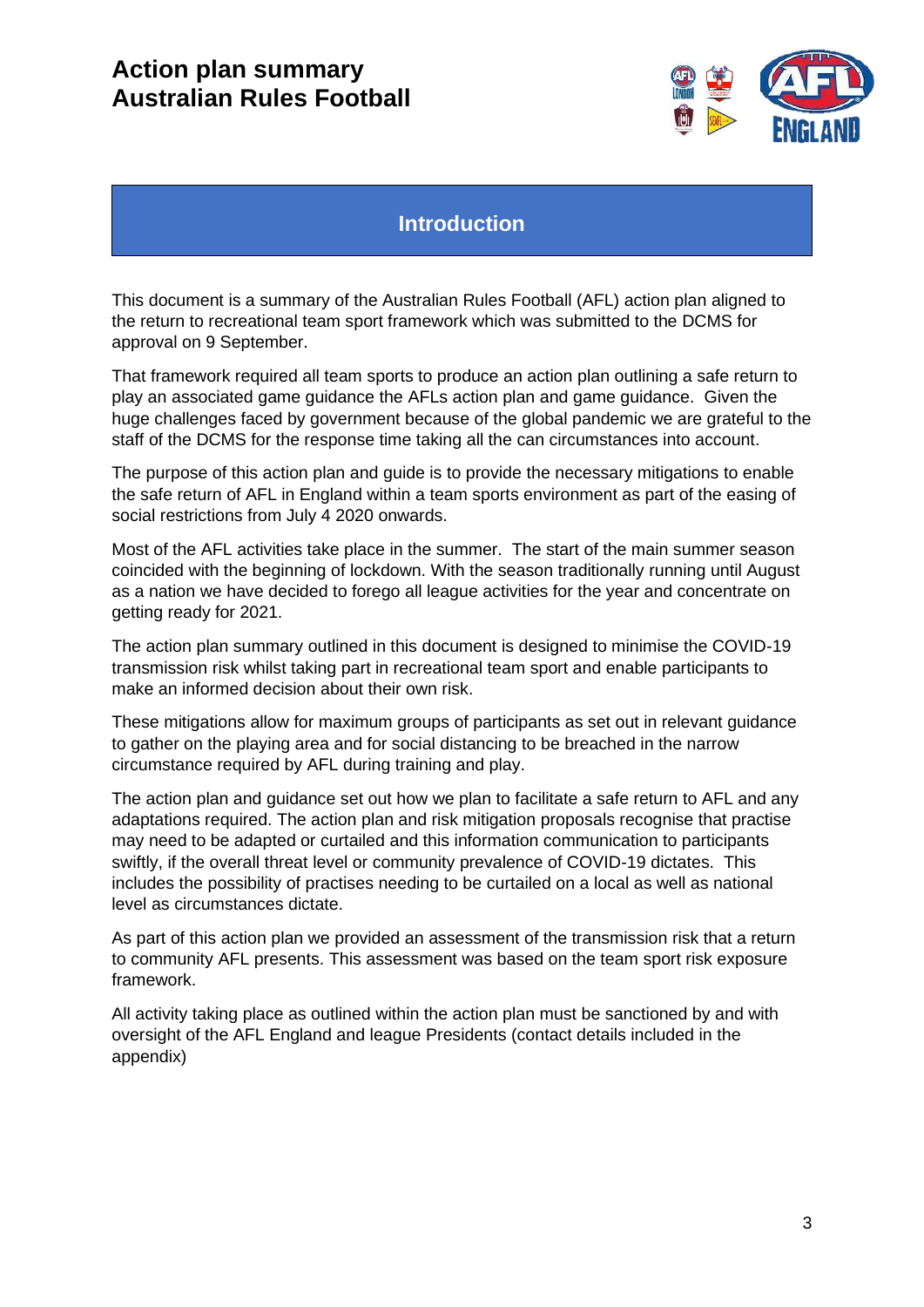

### **Phased return to training**

We have set out a 7 stage approach to return to all AFL activities. Whilst Stage 1 and part of the stage 2 activity are currently permitted we have included those elements with the action plan for completeness and to recognise that there remains a possibility there could be a regression as well as progression, on a local or national level, depending on the prevalence of COVID-19 within the community.



The Government announced recreational team sport will be permitted from 11<sup>th</sup> July 2020. Inherent in this document is a recognition social distancing can be breached in certain narrow circumstances required by AFL during training and play.

Set out below is the return to play timetable. This timetable set out when various parts of the game can safety return based on the mitigation of transmission risk and the prevalence of COVI-19 within the community being low enough that the government alert levels remain at 3 or below.

In the event there are localised lockdowns in place the level of AFL activity will reflect the government advice at any given time relating to those specific areas.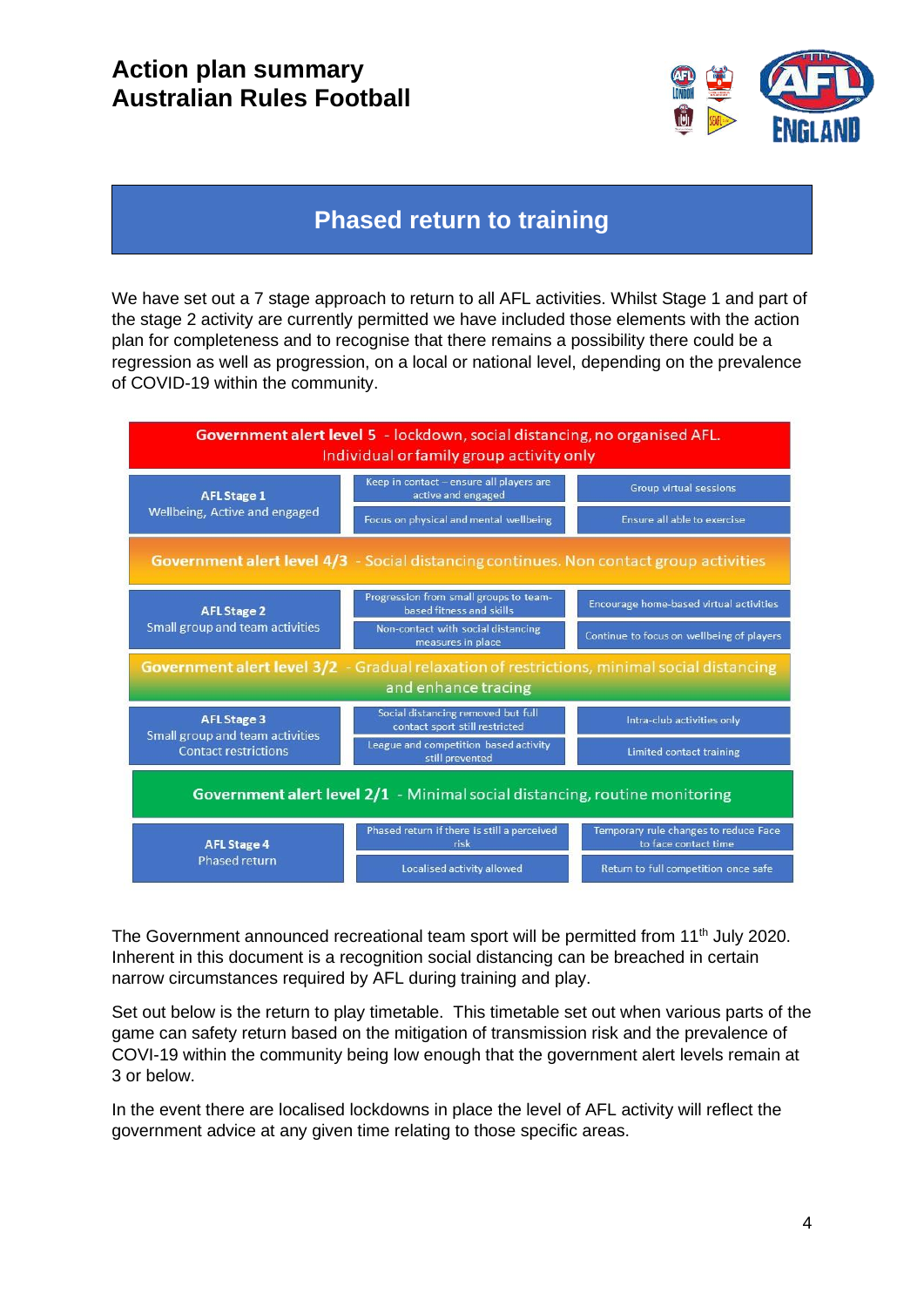

|         | <b>What</b>                                                                                                                                                                                                                                                                                                                                                                                                                                                                                                                                                                                                                                                                                                                                                                                                                                                                                                                                                                                                                                                                                                                                                                                                                                                                                                                                                                                                                                                                                                                     | When                               |
|---------|---------------------------------------------------------------------------------------------------------------------------------------------------------------------------------------------------------------------------------------------------------------------------------------------------------------------------------------------------------------------------------------------------------------------------------------------------------------------------------------------------------------------------------------------------------------------------------------------------------------------------------------------------------------------------------------------------------------------------------------------------------------------------------------------------------------------------------------------------------------------------------------------------------------------------------------------------------------------------------------------------------------------------------------------------------------------------------------------------------------------------------------------------------------------------------------------------------------------------------------------------------------------------------------------------------------------------------------------------------------------------------------------------------------------------------------------------------------------------------------------------------------------------------|------------------------------------|
| Stage 1 | Home based virtual activity                                                                                                                                                                                                                                                                                                                                                                                                                                                                                                                                                                                                                                                                                                                                                                                                                                                                                                                                                                                                                                                                                                                                                                                                                                                                                                                                                                                                                                                                                                     | Permitted                          |
| Stage 2 | Six individuals from different households may now<br>meet up and engage in individual training.<br>The two metre social distancing rule still applies<br>$\bullet$<br>and if a coach is involved they are part of the<br>group of six.<br>Equipment sharing (including balls) should be kept<br>$\bullet$<br>to a minimum and strong hand hygiene practice<br>should be in place before and after.<br>As physical contact with anyone outside of your<br>$\bullet$<br>house is currently not permitted, playing of any<br>games (small sided or full) is also not permitted at<br>this time.<br>While permissible for multiple small groups to be<br>$\bullet$<br>engaged in training at the same site, clubs must<br>risk assess this properly and ensure that safe and<br>adequate distancing between groups is strictly<br>observed. This will be dependent on the activity<br>being undertaken; however, the AFL London<br>guidance would be that no more than one group<br>should be active on each quarter of rugby pitch.<br>A register of attendance is to be completed at<br>every session and held by a member of the<br>club. These records will be used in case there is<br>the need to contact people if a case of COVID19<br>is suspected/or confirmed<br>There needs to be a cleaning station available to<br>$\bullet$<br>all which includes hand sanitizer, a antibacterial<br>spray for the footballs (eg Dettol) and disposable<br>gloves should a player wish to wear them and<br>hasn't brought their own. | Permitted<br>(limited to max<br>6) |
| Stage 3 | No contact activity<br>$\bullet$<br>Max 20 in a training group per half pitch<br>Max 16 min continuous activity at any one time<br>$\bullet$<br>Social distancing measures remain in place<br>$\bullet$<br>Touch Kanga footy style drills allowed<br>$\bullet$<br>Avoid team huddles<br>$\bullet$<br>Avoid touching the face<br>$\bullet$<br>No spitting or gum chewing<br>$\bullet$<br>Cleaning station remains in place<br>Register of attendance remains in place                                                                                                                                                                                                                                                                                                                                                                                                                                                                                                                                                                                                                                                                                                                                                                                                                                                                                                                                                                                                                                                            | 19 April 2021                      |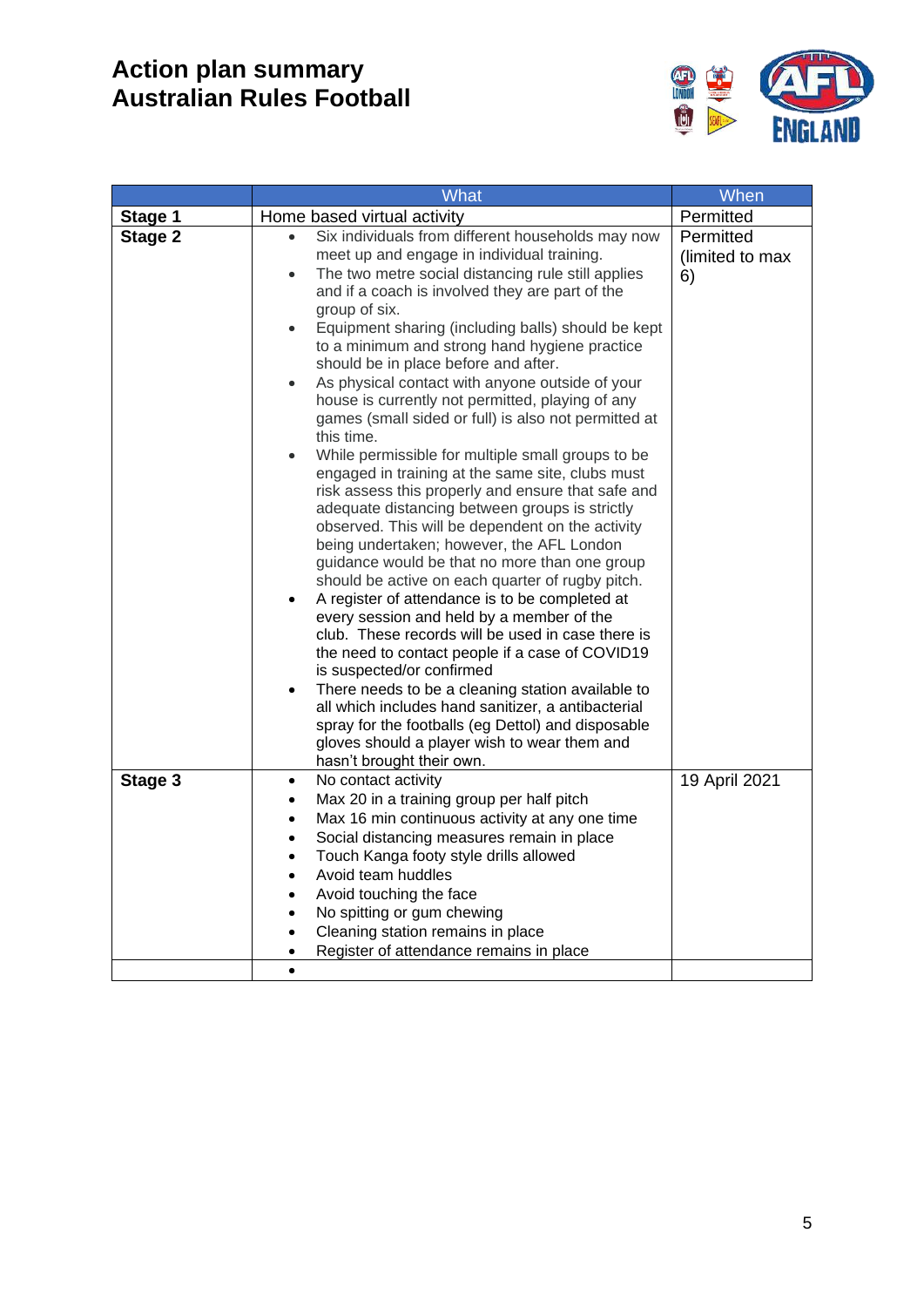

|         | <b>What</b>                                                                                                                                                                                                                                                                                                                                                                                                                                                                                                      | <b>When</b>                                                                                                   |
|---------|------------------------------------------------------------------------------------------------------------------------------------------------------------------------------------------------------------------------------------------------------------------------------------------------------------------------------------------------------------------------------------------------------------------------------------------------------------------------------------------------------------------|---------------------------------------------------------------------------------------------------------------|
| Stage 4 | Low and medium risk training activities included<br>$\bullet$<br>Limited F2F and close contact exposure could be<br>permitted for training only<br>Max 30 in a training group per half pitch<br>Max 16 min continuous activity at any one time<br>Social distancing measures remain in place<br>Avoid team huddles<br>Avoid touching the face<br>No spitting or gum chewing<br>Cleaning station remains in place<br>Register of attendance remains in place<br>Intraclub matches without contact can resume<br>٠ | Provisional -<br>when step 3 of<br>government<br>roadmap<br>reached (not<br>before) (17 <sup>th</sup><br>May) |
| Stage 5 | As stage 4 but allowing contact for tackling<br>$\bullet$<br>Intraclub full contact matches allowed                                                                                                                                                                                                                                                                                                                                                                                                              | 2 weeks after<br>stage 4 reached<br>(31 <sup>st</sup> May)                                                    |
| Stage 6 | New training drills for contact included<br>$\bullet$<br>Friendly matches within league set up (detailed<br>within this document) can be organised - keeping<br>travelling a minimum                                                                                                                                                                                                                                                                                                                             | 2 weeks after<br>stage 5 reached<br>$(14th$ June)                                                             |
| Stage 7 | Return to play – league and competitions                                                                                                                                                                                                                                                                                                                                                                                                                                                                         | Not before step<br>4 of<br>Government<br>roadmap<br>reached (21 <sup>st</sup><br>June)                        |

A full review of each stage of the process will be conducted and sign off requested ahead of any new measures being brought in.

All activity (stage 1 and 2) which takes once the current lockdown is lifted will be delivered locally - where possible within the same local authority. This will minimise the impact of any local lockdowns and reduce the risk of the spread of the virus by activity taking place over a wider geographical area.

There will be no return to a competitive playing structure organised by member of affiliate leagues until 21 June 2021.

All clubs will need to ensure Public liability insurance is in place and valid ahead of any commencement of training and games – a copy of the certificate should be sent to AFL England for confirmation.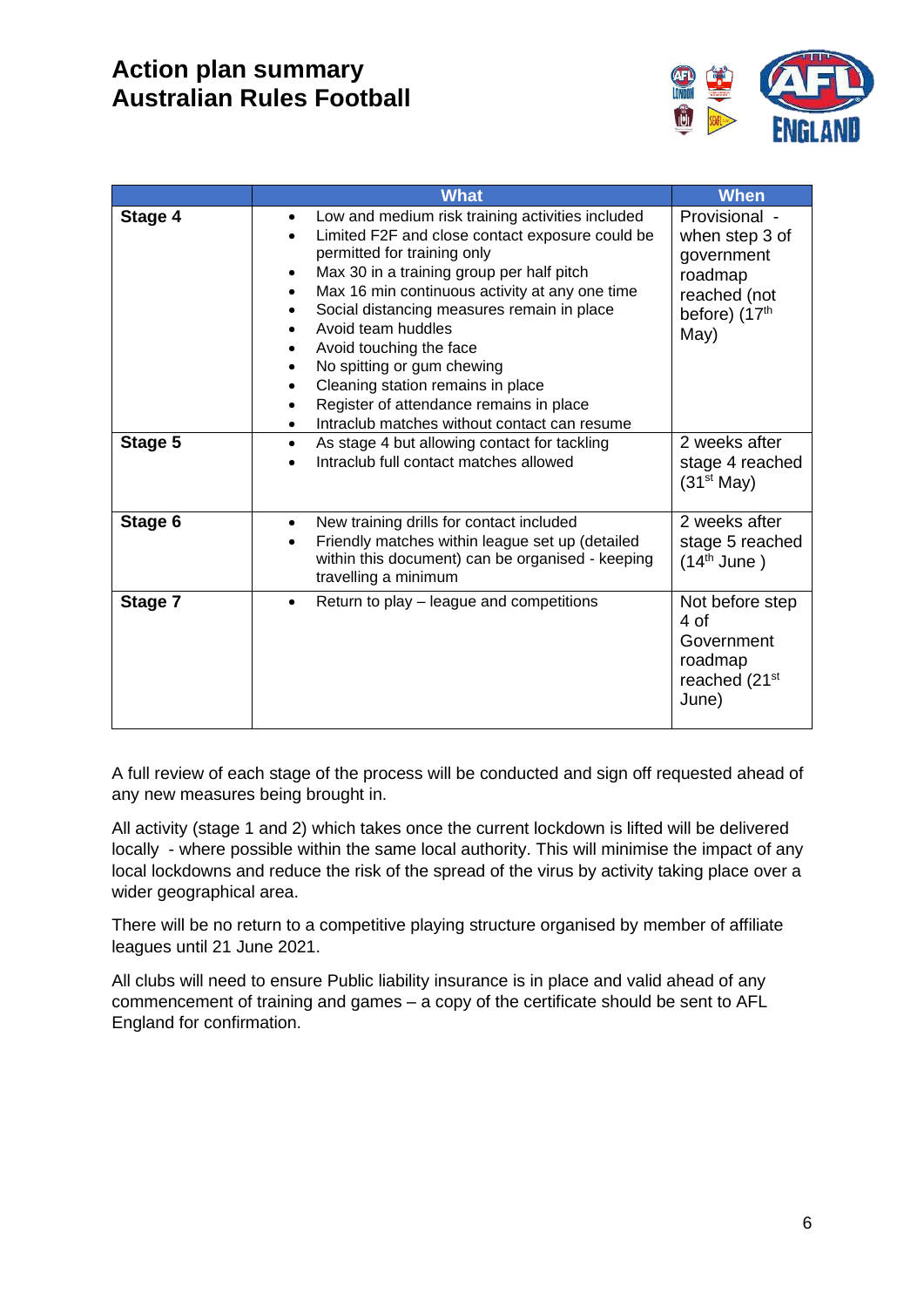

# **Leagues in place – affiliated AFL England leagues**



- AFL London established 1990
- 18 a side competition
- 9 clubs
	- 18 Men's teams across 3 divisions
	- 9 Women's teams across 2 divisions

**Associated clubs** - West London wildcats, Wandsworth Demons, Wimbledon Hawks, Sussex Swans, London Swans, South East London Giants, Reading kangaroos, North London Lions and Portsmouth Pirates



- Central and North East League Men's established 2010
- 9 a side competition
- 4 clubs
	- 5 Men's teams 1 division
	- 1 Women's teams

**Associated clubs** - Huddersfield Rams, Manchester Mosquitoes, Wolverhampton Wolverines and Nottingham Scorpions, Lincolnshire Vikings



- Southern England and Wales Men's- established 2007
- 9 a side competition
- 5 clubs
	- 4 Men's teams 1 division

**Associated clubs** - Bristol Dockers, Cardiff Panthers, Chippenham Redbacks (AKA Bath and Wiltshire Redbacks) and Vale Vikings



- Southern England, Wales and CNE Women's established 2018
- 9 a side competition
- 4 clubs
	- 4 Women's teams 1 division

**Associated clubs** - Bristol Dockers, Cardiff Panthers, Sussex Swans and Nottingham **Scorpions**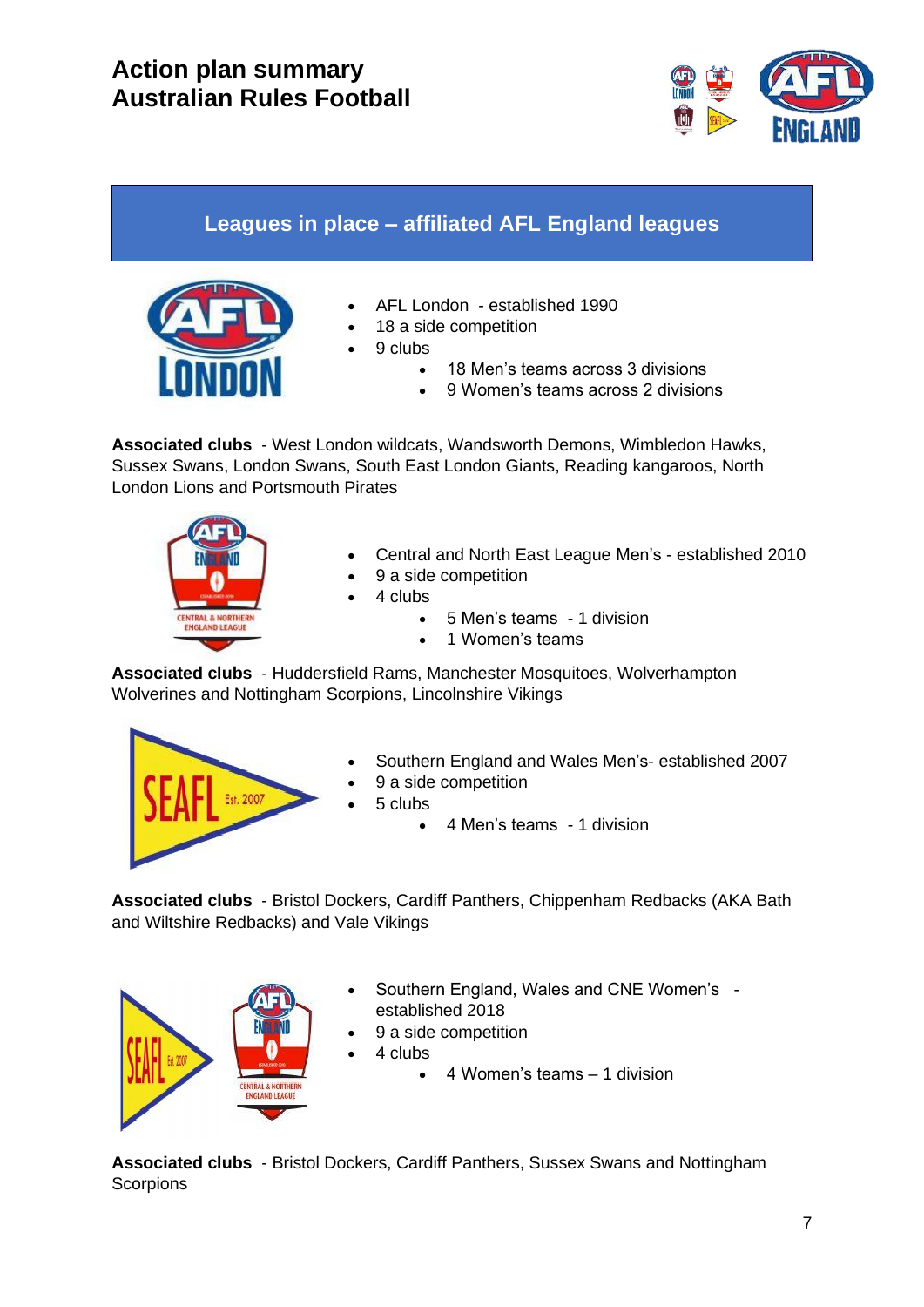



- National University league established 2018
- 9 a side competition
- 4 clubs
	- 4 Men's teams 1 division
	- 4 Women's teams 1 division

**Associated clubs** - University of Oxford, University of Cambridge, University of Birmingham and South Wales Universities



- AFL Scotland league 1 team located in England
	- 1 club to be covered Tyne Tees Tigers

### **National teams - covered by AFL England**

6 national teams are insured under the AFL England policy

- England Vixens and England Dragonslayers 9 a side teams
- Great Britain Bulldogs and Great Britain Swans 18 a side teams
- Welsh Red Dragons and Welsh Wyverns 9 a side teams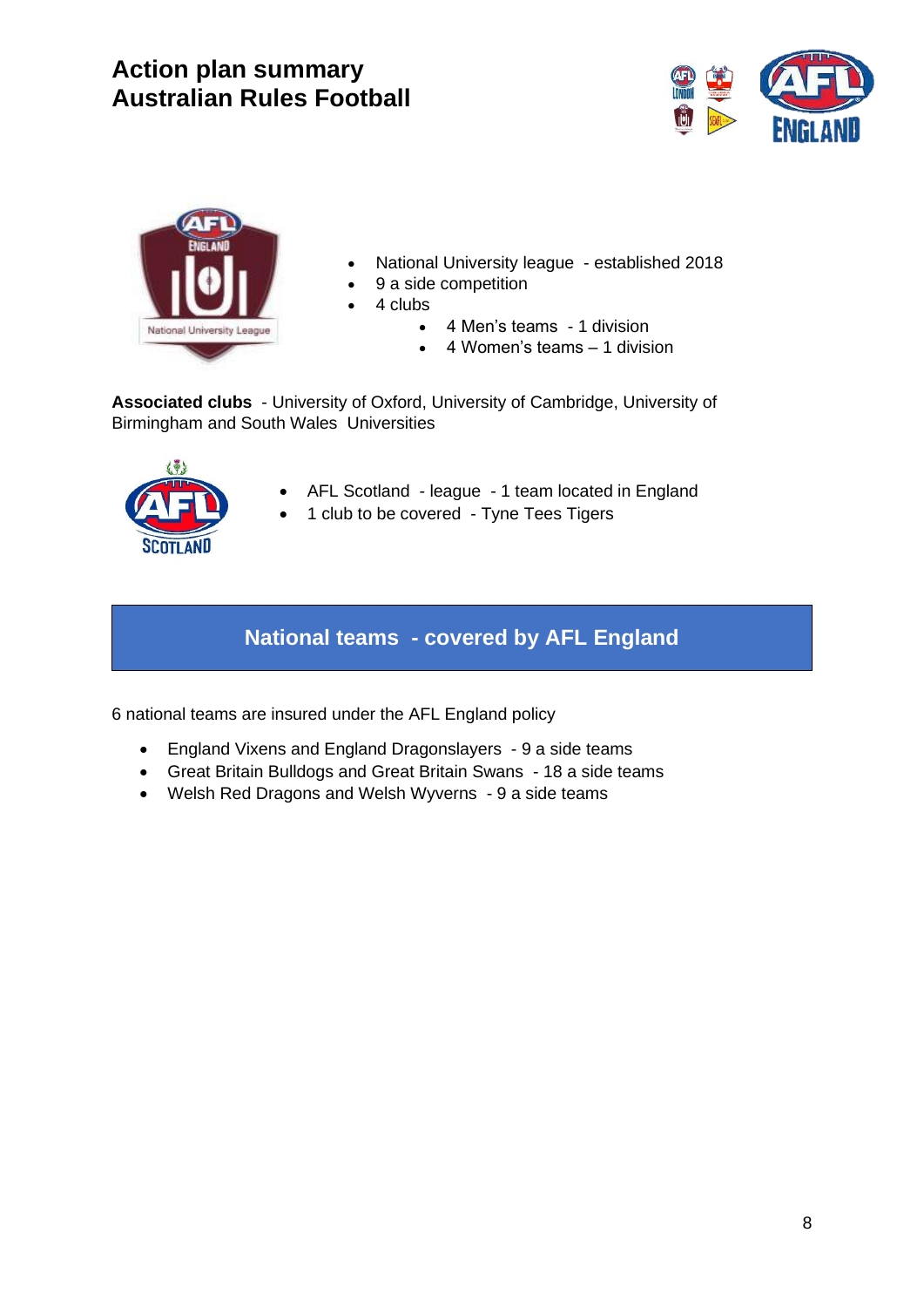

### **Assessment of transmission risk summary**

To return safely an assessment of the transmission risk that a return to AFL present is detailed below. This assessment has included analysis of the team sport risk exposure framework as set out below:



The analysis carried out has considered the following key elements of the framework:

**Droplet transmission** – the risk associated with each action in an activity based on duration and proximity of participants. By using the team sport risk assessment framework we have determined the risk of actions in the play and training environment and in doing so determined the overall level of risk of taking part in AFL activity:

**Fomite transmission -** the risk associated with the handling and transfer of equipment in AFL. We have assessed the risk of the handling and transfer of equipment in AFL. This is primarily the ball.

**Population** - the number of participants likely to take part in the proposed activity plus known risk factors of participants with underlying health conditions or high-risk groups, who wish to participate.

**Environment** – this is dependent on the type of activity taking place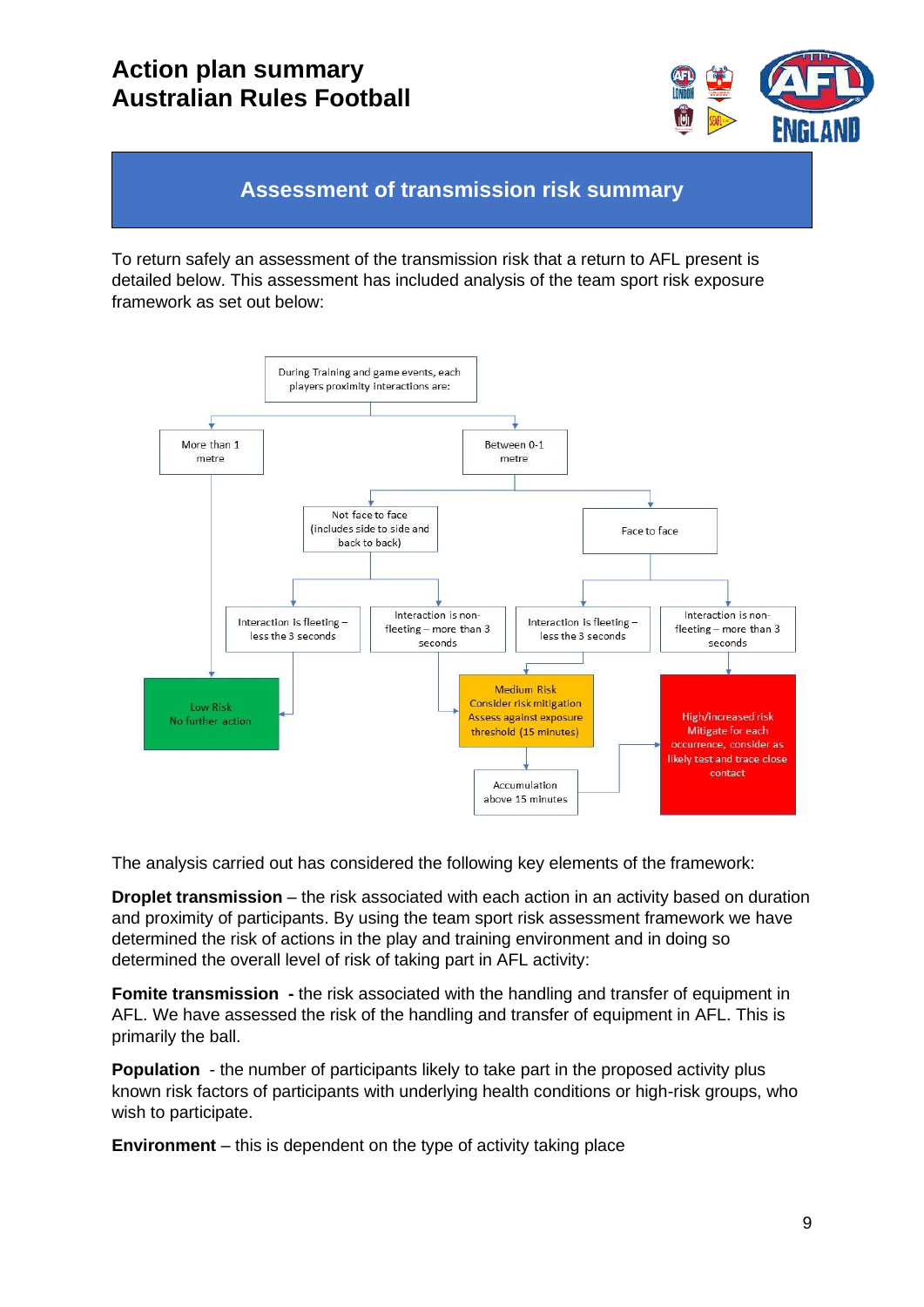

#### Droplet transmission

Using the team sport risk exposure framework and face to face guidance below we have analysed the risk factors for the different types of training and play within AFL.



Greater than 1 meter – less than 3 seconds

Less than 1 meter – greater than 3 seconds



### Fomite transmission

The mitigation against the possibility of fomite transmission is below - use of equipment is limited and will be avoided where possible - where equipment is shared – primarily the ball it will be cleaned throughout training sessions and during matches at each break.

- Cleaning during play might occur if for instance a ball goes out of play and is replaced by another clean one.
- Clothing might be changed at half-time.
- Equipment rotated every 3 days to allow viral decay.
- The benefits of hand hygiene to protect individuals and equipment are so substantial it is recommended that training and competition have routine hand sanitising breaks incorporated in a similar fashion to water breaks. Based on 15 minute quarters this will be completed at every quarter break. For longer matches of 25 minutes, water carriers will carry hand sanitizer.

### Population risk

Due to the number of people playing the game we have analysed the population risks across the game and training. We have identified 2 relevant populations playing AFL. These are:

Low risk – open age 16+ with no pre existing medical conditions Increased risk – adults with pre-existing medical conditions

Ensuring that clubs are aware of the medical needs and of any pre-existing conditions is key to understanding what risk category each club would fall into.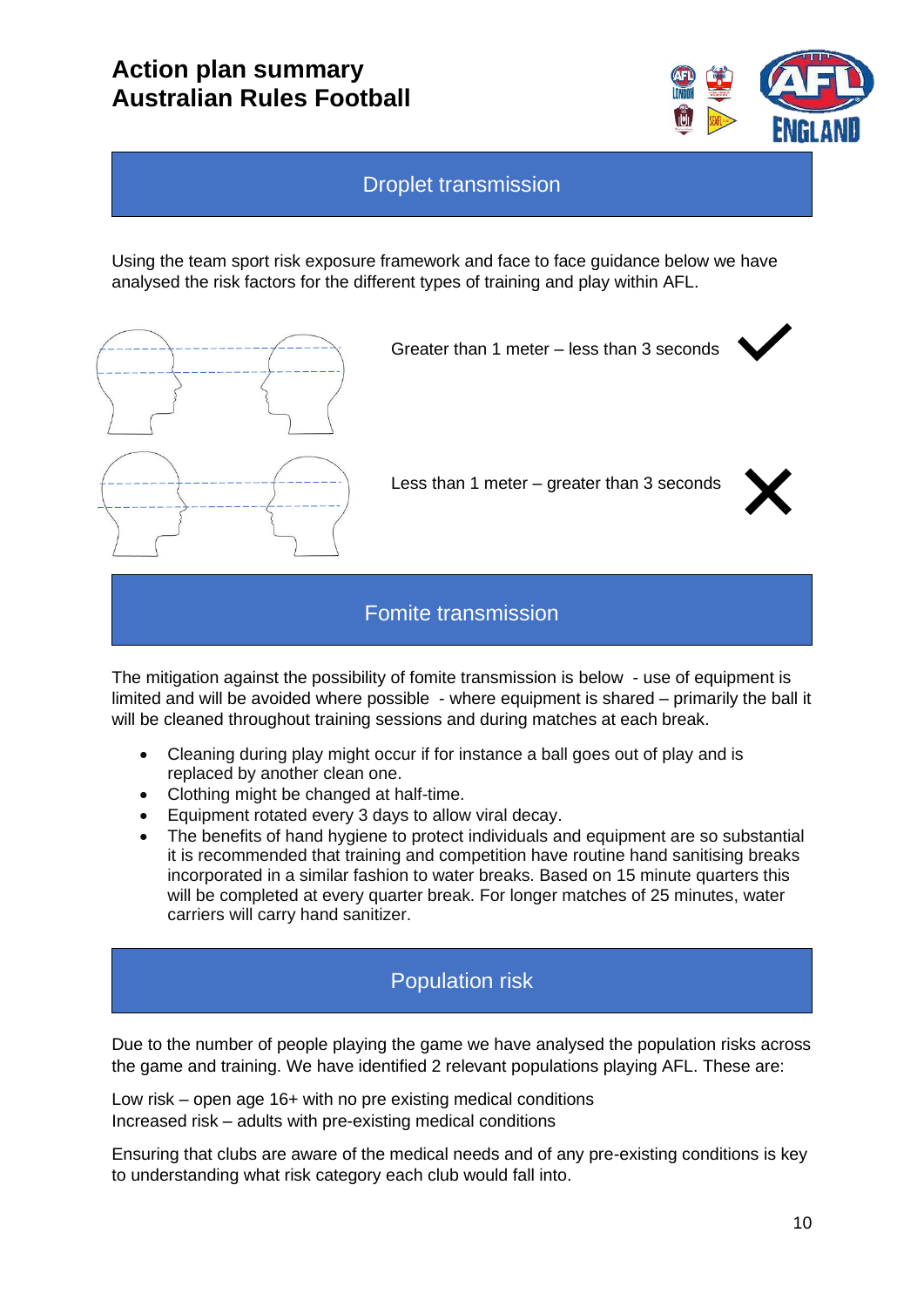

### Environment risks

Following the government announcement on the 9 July 2020 informing us the measures that have been put into place to work towards re-opening grassroots sports and leisure facilities - any risk mitigation would need to be discussed with those that run the facilities used by any club.

### Mitigating Risk

As part of this action plan we will outline the various mitigating factors that have been put in place to minimise the COVID-19 transmission risk whist taking part in each of the AFL activities.

We will be asking participants to confirm that they have read and understood the risks associated with playing AFL and the transmission of COVID-19. Registers of attendance will be held by each club for training and games and these will be made available when required (see track and trace for more information)

### Pre-attendance symptom check

All participants (players, coaches, officials, volunteers and spectators) should check for symptoms of COVID-19, in-line with government guidelines

Each of the above will - Upon signing the register to confirm attendance at training, acknowledge the contagious nature of the Coronavirus/COVID-19 and that the UK government and many other public health authorities still recommend practicing social distancing. They further acknowledge that AFL London and club has put in place preventative measures to reduce the spread of the Coronavirus/COVID-19. They understand that the risk of becoming exposed to and/or infected by the Coronavirus/COVID-19 may result from the actions, omissions, or negligence of myself and others, including, but not limited to, club staff, players and their families.

They are also confirming that:

- They are not experiencing any symptom of illness such as cough, shortness of breath or difficulty breathing, fever, chills, repeated shaking with chills, muscle pain, headache, sore throat, or new loss of taste or smell.
- They have not travelled internationally within the last 14 days.
- They do not believe I have been exposed to someone with a suspected and/or confirmed case of the Coronavirus/COVID-19.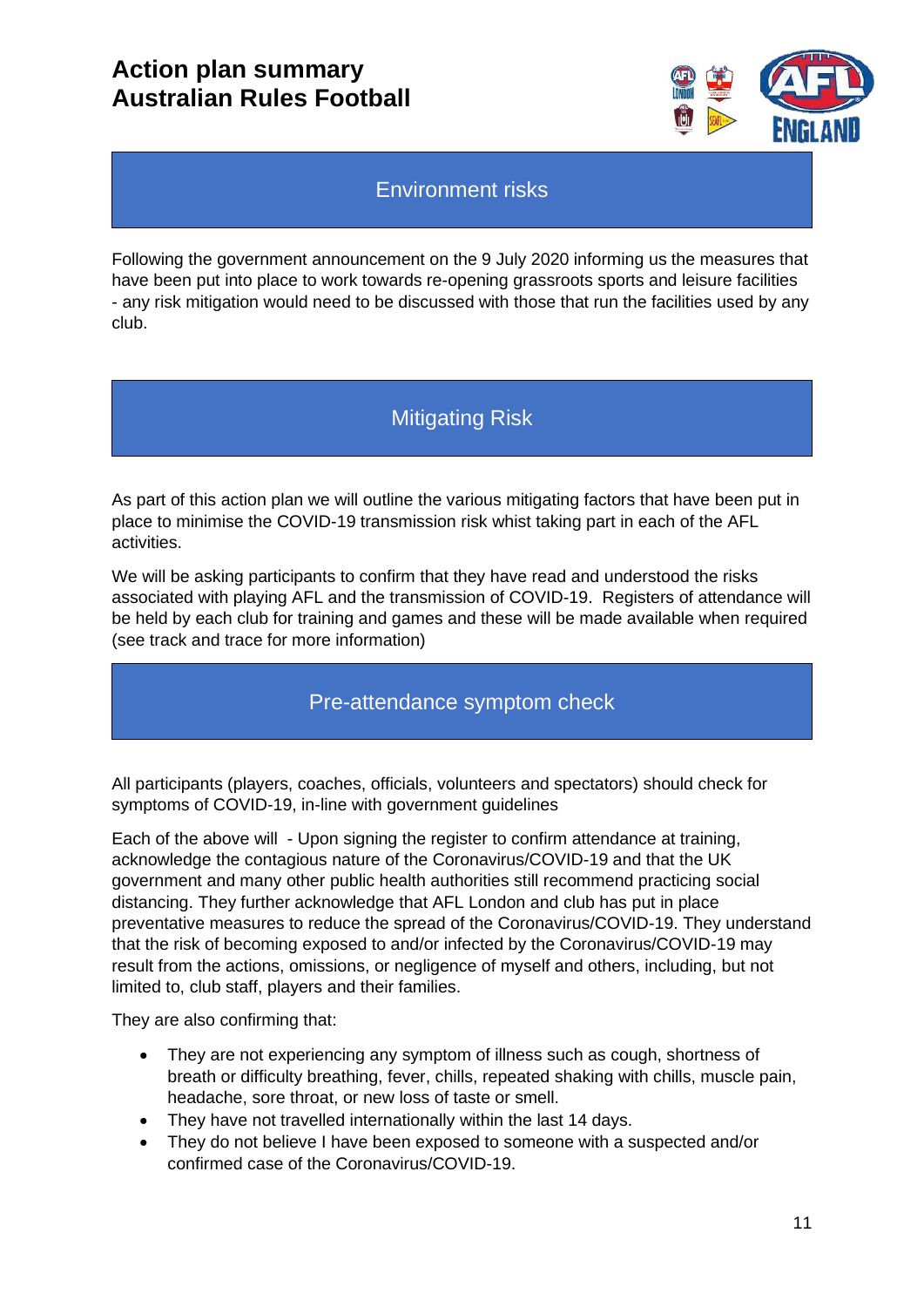

- They have not been diagnosed with Coronavirus/Covid-19 and not yet cleared as non contagious by UK or local public health authorities.
- They are following all UK government recommended guidelines as much as possible and limiting my exposure to the Coronavirus/COVID-19.

#### Track and trace

All clubs will be required to appoint a Club Covid Officer – details of each clubs contact will be shared once assigned.

#### **All participants (players, coaches, support staff) in the training session have responsibility to notify the Club Covid Officer should they display symptoms of COVID-19 within 48 hours of a training session and or match.**

Anyone with symptoms should ask for a test online or call to arrange a test by calling 119. They must complete the test within 5 days of the symptoms starting.

Club Covid Officer to direct the infected individual to the National Government's Test and Trace procedures. In England this will mean that individual will have a test within 48 hours. Each nation: England, Scotland, Wales and NI, have different procedures currently.

- In addition to the above advice, Club Covid Officer to contact all individuals that attended the training session and or match in question to advise that an individual within that group has reported symptoms. If the individual is a coach, then all participants of all sessions will need to be contacted.
- If a member of the club presents with symptoms within 48 hours of a training session/game and has been in contact with players and officials in the interim, then training/practice/matches played by the club must be suspended and a period of isolation as set out by the government followed, currently 7 days for an individual and 14 days for members of the household.
- The name of the infected individual is not to be disclosed to protect anonymity.
- All attendees of the session should be advised to isolate for 14 days (as per government guidelines) in case symptoms arise.
- In the event there is a confirmed positive case then the Club Covid Officer should complete the COVID-19 Incident Report Form available - this will be developed by AFL England as a google drive document